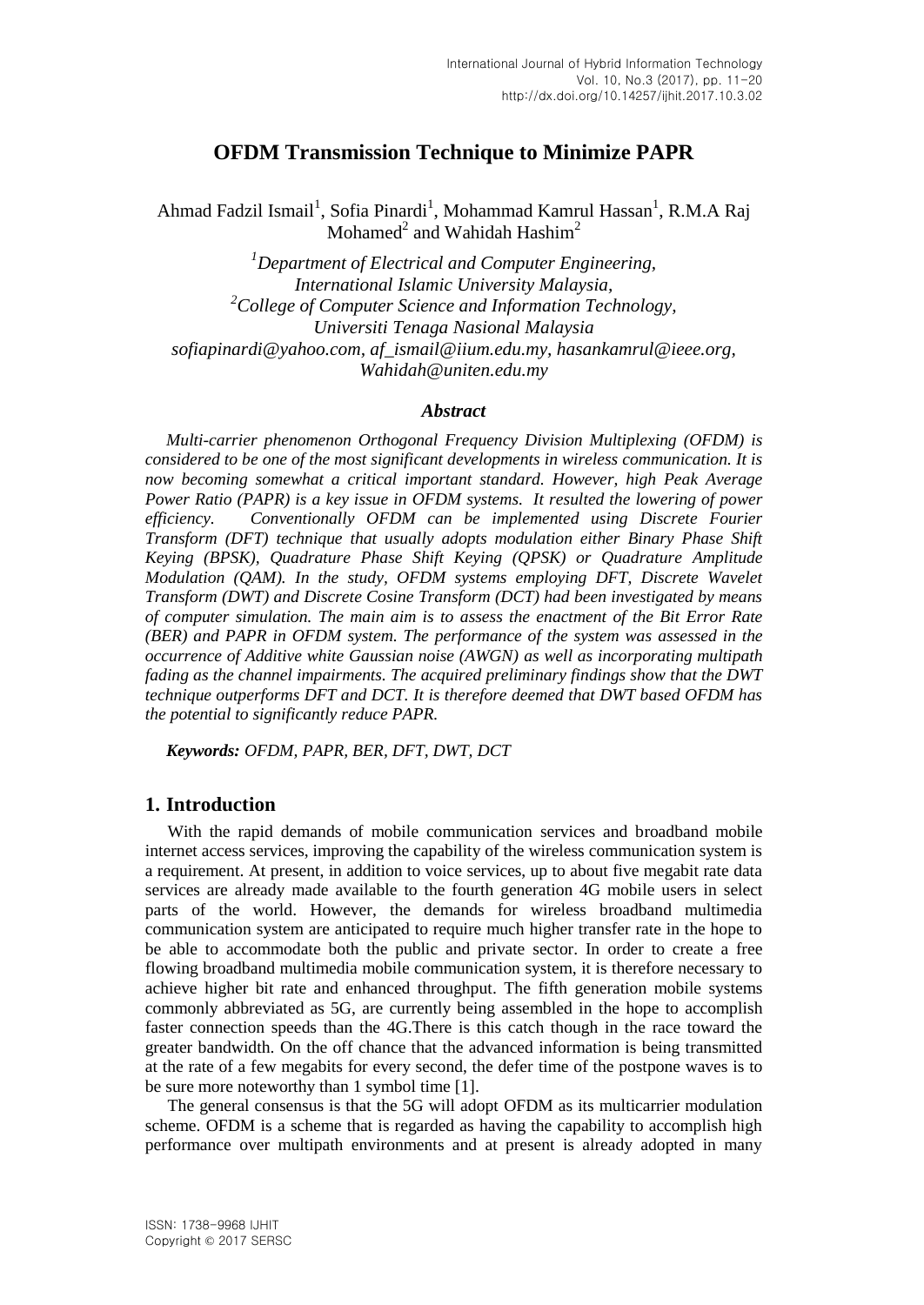wireless applications. The data are transmitted using numerous narrow-band orthogonal sub-carriers when OFDM is engaged [\[1\]](#page-7-0). It is also envisioned that the dominant air interface for the 5G broadband wireless communications will also incorporate multiple input multiple output (MIMO) technology [2]. Such MIMO-OFDM setup is said to be a promising technique capable of enhancing the channel capacity whilst retaining the system robustness against severe multipath fading. [3]. OFDM implementation is not without challenges. It encounters high envelope changes and high PAPR, which in the long run prompts to issue with enhancement since direct speakers with high back-off will be required. This from this time forward lessens the intensification effectiveness [4]. Radio recurrence RF speakers are required to be worked in a vast direct locale. This is an exertion made to maintain a strategic distance from the flag crests from abiding in the non-straight area of the power enhancer which eventually cause flag bending. With flag mutilation, intermodulation's among the subcarriers and out of band radiation is presented. These are the justifications why the power amplifiers should be at all-time be driven with large power back-offs. Then again, large power back-offs lead to a very inefficient amplification and requires expensive transmitters. Therefore the PAPR reduction is a critical design aspect for the so-call to-be-invented MIMO-OFDM system.

# **2. OFDM Transform Techniques**

The OFDM transformation techniques are discussed as below:

## **2.1 Discrete Cosine Transform**

DFT and inverse DFT (IDFT) procedures can send inside the usage of OFDM transmission framework [7]. The OFDM conspire likewise embeds a monitor interim at time space also can mention as the cyclic prefix (CP), which alleviates the ISI among OFDM symbols. In Figure 1 OFDM framework in AWGN, Rayleigh blurring channel and recreation is shown. Plainly BER execution in an AWGN channel is reliable with the logical outcomes. The discrete cosine transform (DCT) isolates the picture into parts (or unearthly sub-groups) of contrasting significance (concerning the picture's visual quality). The DCT is like the discrete Fourier change; it changes a flag or symbol from the spatial area to the frequency. The expository BER expressions for M-array QAM motioning in AWGN and Rayleigh directs are individually spoken to in Eqn.1. furthermore, in Eqn.2. [7].

$$
G_x(0) = \frac{\sqrt{2}}{M} \sum_{m=0}^{M-1} X(m)
$$
 (1)

where  $G_x$  (k) is the k<sup>th</sup> DCT factor, it is worthwhile nothing that the usual basis vectors  $\{1\}$  $\sqrt{2}$ , cos((2m + 1)k $\pi$ )/(2M) is actually a class of discrete chebyshev polynomials. Inverse cosine discrete transform (ICDT) is defined as:

$$
x(m) = \frac{1}{\sqrt{2}} G_x(0) + \sum_{k=1}^{M-1} G_x(k) \cos \frac{(2m+1)k\pi}{2M}
$$
  
Where,  $m = 0,1, \ldots, (M-1)$  (2)

Where  $\gamma$  and M denote  $E_h/N_0$  as well as modulation direction, Q(.) states the Q-function which is expressed in Eqn.3.

$$
Q(x) = \frac{1}{\sqrt{2\pi}} \int_{x}^{\infty} e^{-t^2/2} dt
$$
 (3)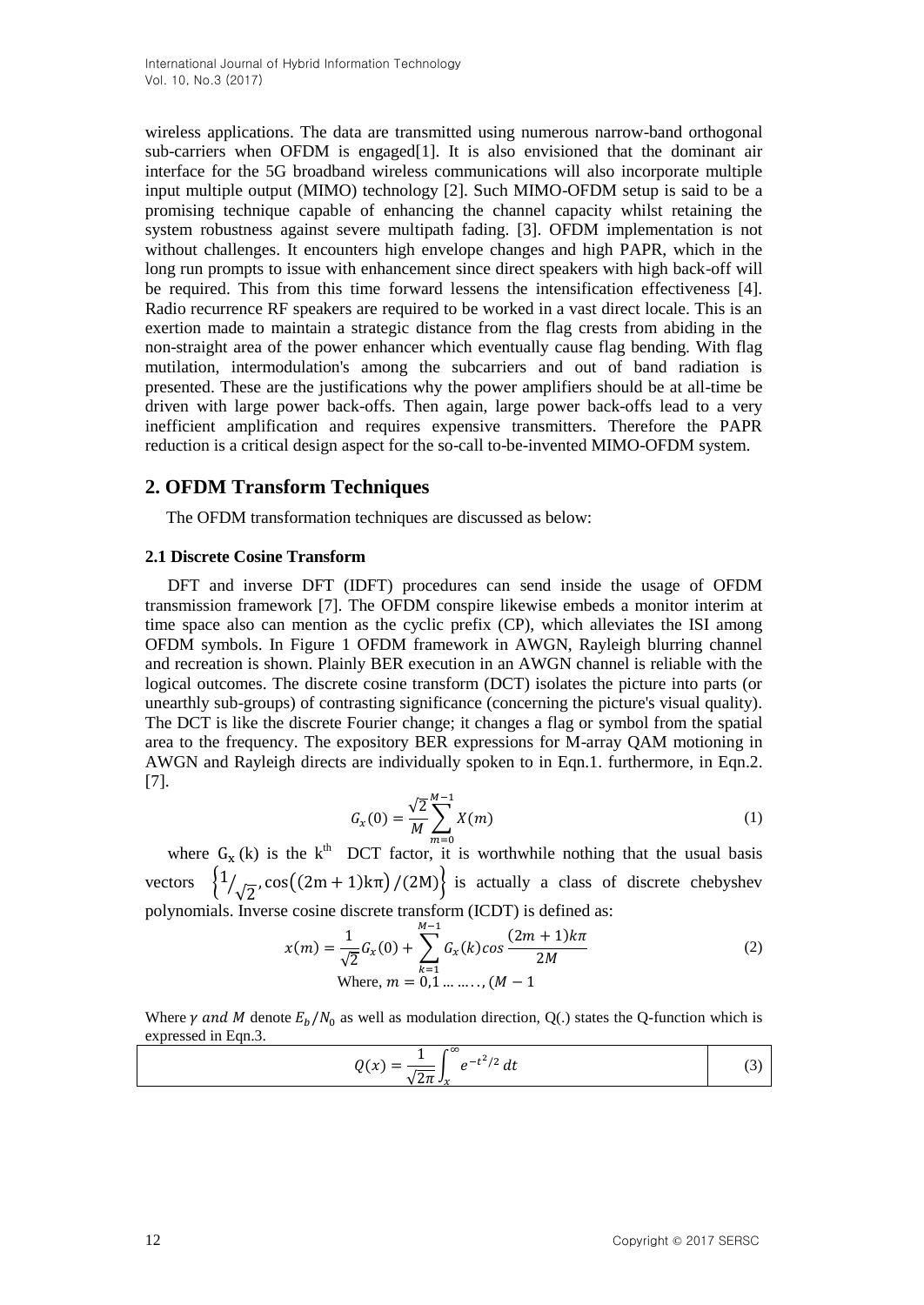#### **2.2 Discrete Wavelet Transform (DWT)**

The DWT resembles the Fourier change with an absolutely exceptional authenticity work. The essential differentiation is this, Fourier change separates the banner into sines and cosines, i.e. the limits restricted in Fourier space; in inverse, the wavelet change uses limits that are bound as a piece of both the bona fide and Fourier space. All around, the wavelet change can be imparted by the going with condition:

$$
F(a,b) = \int_{-\infty}^{\infty} f(x) \psi_{(a,b)}^*(x) dx
$$
\n(4)

where the  $*$  is the complex conjugate symbol and  $\psi$  is a function which can be picked subjectively given that it complies with specific standards. The DWT is a usage of the wavelet transform utilizing a discrete arrangement of the wavelet scales and interpretations complying with some characterized rules. At the end of the day, this change deteriorates the flag into a commonly orthogonal arrangement of wavelets, which is the primary contrast from the ceaseless wavelet change (CWT), or its usage for the discrete time arrangement now and then called DT-CWT. The arrangement of scaled as well as moving wavelets organizes an orthogonal premise of DWT, showing a pertinent trademark put resources into the subcarriers covering [6]:

$$
\psi_{(m,n)}(t) = 2^{\frac{m}{2}} \psi(2^m(t) - n)
$$
\n(5)

where  $\psi(t)$  indicates the wavelet, *m* and *n* are the scale and decipher parameters individually. It is characterized the capacity  $\phi(t)$  is the scaling capacity or the main wavelet which moves and scales.  $\psi(t)$  and  $\phi(t)$  are utilized  $\phi(t)$  together to prepare any flag and examine it.

$$
\phi(t) = \sum_{n} h_{\emptyset} \sqrt{2\phi(2t - n)} \tag{6}
$$

$$
\psi(t) = \sum_{n} h_{\psi} \sqrt{2\psi(2t - n)}\tag{7}
$$

*h(n)* and *hψ (n)* are individually a low pass and a high pass channel banks. The low pass channel gives rough data about the flag while the high-pass channel produces itemized information condition:

#### **2.3 Fourier Based-OFDM**

OFDM is another kind of multichannel framework. The various orthogonal subcarrier signals, which are covered in the range, can be created by summing up the single transporter into the multicarrier signals. DFT and IDFT procedures can valuable for executing in the OFDM transmission framework [7]. The OFDM conspire additionally embeds a monitor interim in the time area, called cyclic prefix (CP), which mitigates the ISI between OFDM images. Figure 1 demonstrates the OFDM framework in AWGN, Rayleigh blurring channel and recreation. Obviously BER execution in an AWGN channel is predictable with the logical outcomes.

### *A. BER of OFDM scheme*

The analytical BER expressions for M-array QAM signaling in AWGN (in Eqn.8)and Rayleigh channels(in Eqn. 9) are respectively given as [2]:

$$
P_e = \frac{2(M-1)}{M \log_2 M} Q \left( \sqrt{\frac{6E_b}{n_0} \cdot \frac{\log_2 M}{M^2 - 1}} \right)
$$
 (8)

$$
P_e = \frac{M-1}{M \log_2 M} \left( 1 - \sqrt{\frac{3\gamma \log_2 M/(M^2 - 1)}{3\gamma \log_2 M/(M^2 - 1) + 1}} \right) \tag{9}
$$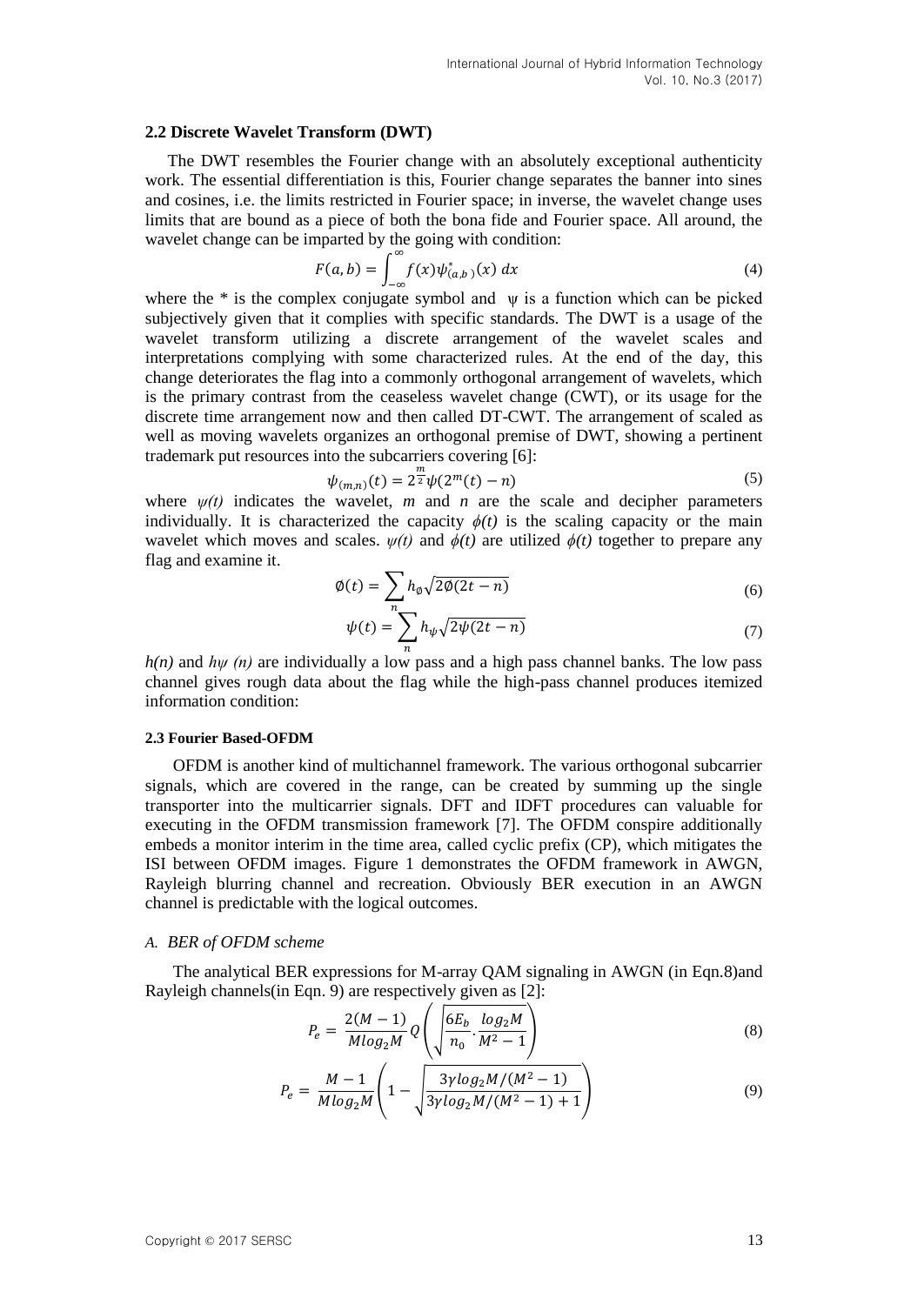Where  $\gamma$  and M denote  $E_h/N_0$  and modulation order, respectively, while Q(.) is the standard Q-function defined as:



**Figure 1. The OFDM System in AWGN and Rayleigh Fading Channel**

#### **2.4 Wavelet Based-OFDM Transformation**

WT is a multiplexing transmission strategy in which data is distributed to sub-bunches with different time and repeat resolutions. While Fourier examination which isolates the whole transmission limit into orthogonal and covering sub-gatherings .of identical information transmissions. This allows a kind of time-frequency examination (or elucidation scale in wavelet talks). Wavelet highlight can give much lower side folds degree than those of FT and the loss of orthogonality prompts to lesser ISI and ICI. Along these lines, OFDM requires time and repeat synchronization to get a tolerable execution. This can be overcome by the use of the WT-based OFDM approach. The FFT impede in the primary diagram is as of now supplanted by the DWT square. The pictures came to fruition on account of star gathering mapping background IDWT operations and construct the looked for OFDM hail. The operation is done by the guide of quadrature mirror channels that are the low pass and high pass IDWT channel banks. Come full circle entertainment and orthonormal start properties are satisfied, where pictures are convoluted with those channels and after that multiplexed together forming the banner.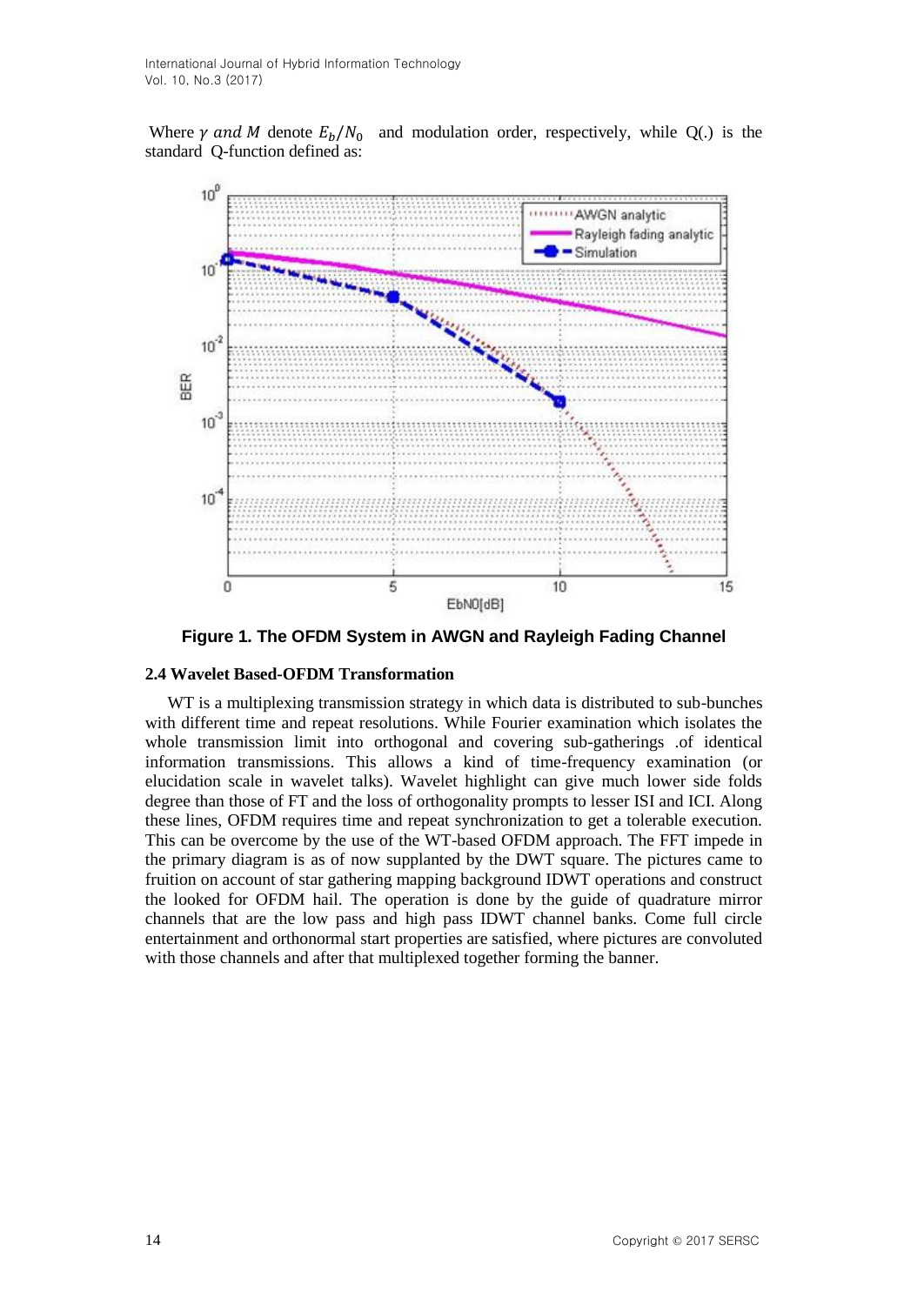

**Figure 2. Block Diagram of DWT based OFDM Transceiver**

The multicarrier handset DWT based OFDM is showed up in Figure 2 . The FFT in OFDM is supplanted by Inverse DWT as modulator at the transmitter furthermore DWT as demodulator at the recipient [8] . The routine OFDM, and DWT multicarrier plan, is the clearing of the cyclic prefix impedes in the handset. The families wavelet mothers to be particular " Haar'.

### **2.5 Peak Average Power Ratio (PAPR)**

The transmit signal in an OFDM framework ha high pick values in the time area since numerous subcarrier parts are included by means of an IFFT operation. Hence, OFDM frameworks are known to have a high Peak Average Power Ratio (PAPR), contrasted and single transporter framework. The effect of high PAPR diminishes the Signal to Noise Ratio (SNR) of Analog to Digital Converter (ADC) and Digital to Analog Converter (DAC) while debasing the proficiency of the power intensifier in the transmitter. The PAPR is more vital in the uplink since the effectiveness control speaker is basic because of the restricted battery control in a versatile terminal. For the OFDM flag, PAPR is characterized as the proportion of maximal flag esteem and its normal power [7, 9] :

$$
PAPR(x(t)) = \frac{\max(|x(t)|^2)}{E\{|x(t)|^2\}}
$$
\n(10)

Where  $E(.)$  denotes the expected value, where  $N =$  amount of subcarrier. In the case of QPSK modulation, each subcarrier has the constant amplitude  $|A_k| = 1$  and the maximal theoretical PAPR value in digital domain can be calculated as:

$$
PPAPR = 10\log 10(N) \tag{11}
$$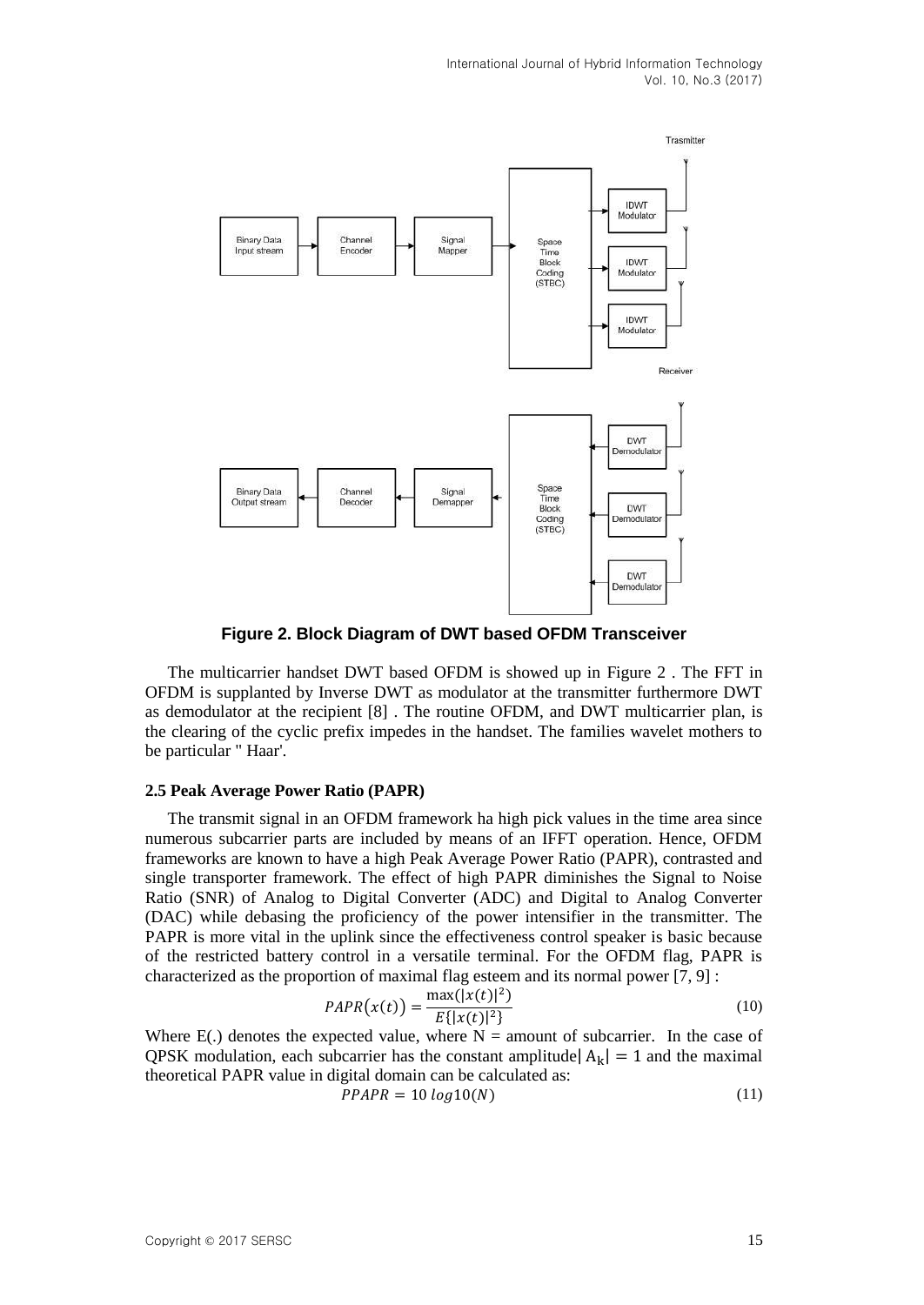International Journal of Hybrid Information Technology Vol. 10, No.3 (2017)

# **3. Result and Discussion**

The simulation is carried out using Matlab tool. The system parameter for the simulation is given in Table 1 which are used to comparing DFT, DCT, and DWT for minimizing PAPR.

| <b>Variable</b> | <b>DFT-OFDM</b> | <b>DCT-OFDM</b> | <b>DWT-OFDM</b> |
|-----------------|-----------------|-----------------|-----------------|
| Number of       | 64              | 64              | 64              |
| sub-carrier     |                 |                 |                 |
| Message size    | 10              |                 |                 |
| Number of       |                 |                 |                 |
| cyclic prefixes |                 |                 |                 |
| Wavelet used    |                 |                 | Haar            |
| Modulation      | Binary          | Binary          | Binary          |
| PSK.            |                 |                 |                 |

**Table 1.System Parameter**

Hypothetically, wavelet change guarantees an enhanced execution in correlation with Fourier and cosine change. The Matlab reenactments were done to accomplish this objective. In Figure 2 and Table 2, demonstrate that BER execution for DWT-OFDM framework superior to DFT-OFDM and DCT-OFDM. Reproduction is done for SNR in the range 1 to 7 dB, for BPSK as an adjustment system; the BER of DFT-OFDM and DCT-OFDM are under  $10^{-2}$  for SNR in 3 dB, while the BER of DWT-OFDM has achieved  $10^{-3}$ . In recurrence specific blurring, BER execution of DWT-OFDM is over 100 for SNR in 20 dB which can be found in Figure 3. The PAPR values for BPSK regulation are accounted for in Figure 4 and Table 3.



**Figure 2. BER performance of DFT-OFDM, DCT-OFDM, and DWT-OFDM in AWGN Channel**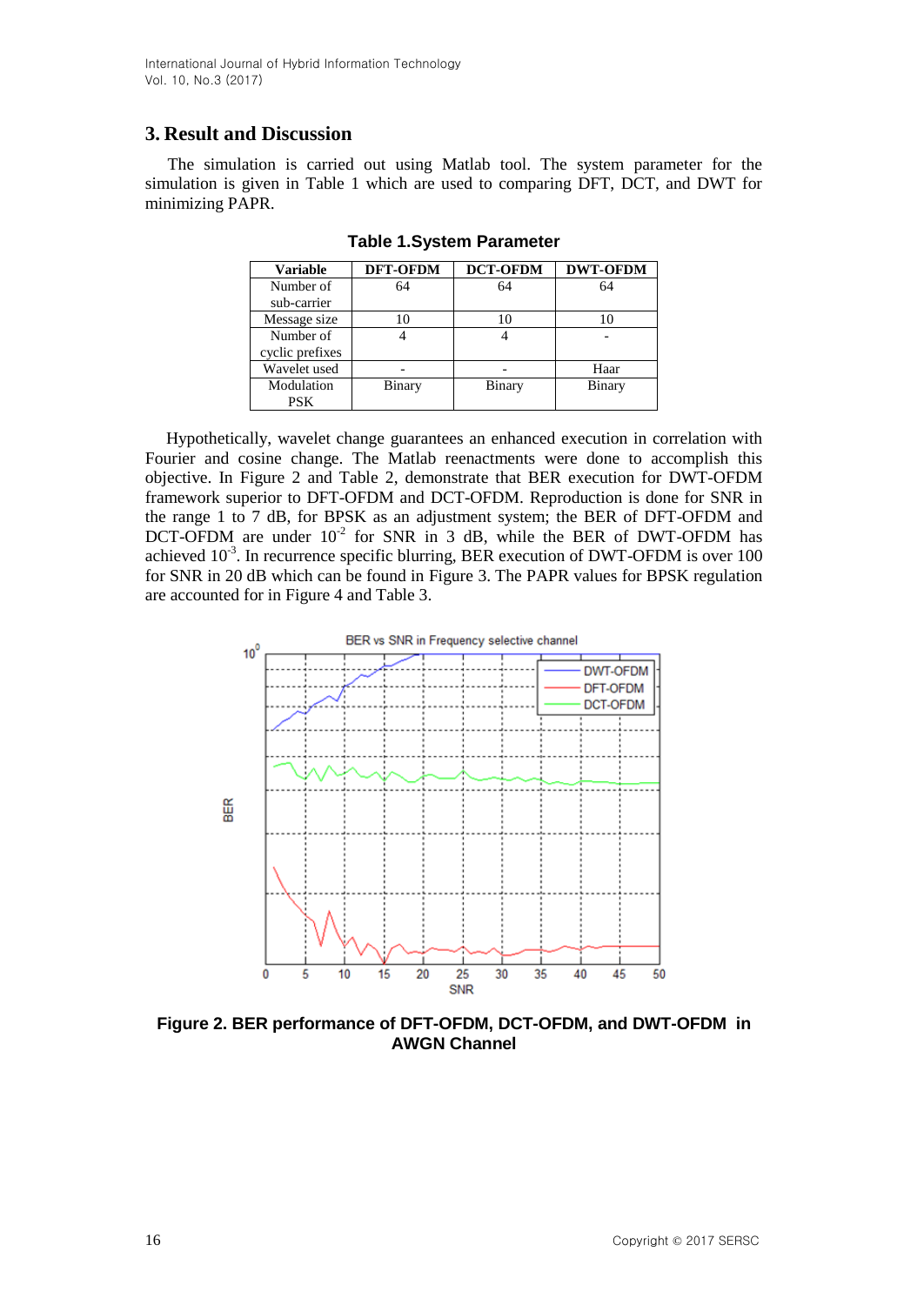

**Figure 3. BER Performance of DFT-OFDM, DCT-OFDM, and DWT-OFDM in Frequency Selective Channel**

**Table 2. BER Performance for DFT,DCT, and DWT-OFDM**

| <b>Techniques</b> | SNR(dB) | <b>BER</b> |
|-------------------|---------|------------|
| DFT               |         |            |
| <b>DCT</b>        |         |            |
| <b>DWT</b>        |         |            |

The PAPR values for a number of carrier 64 in DWT-OFDM reach 4dB, it is better than DFT-OFDM (19 dB) and DCT-OFDM (18 dB). It is important to note that even the value 18 or 19 dB is considered as high PAPR because it implies that the peak value is more than one order of magnitude stronger than the average signal value.

**Table 3. PAPR Comparison for DFT, DCT, and DWT-OFDM**

| No. of carrier         | 64 |
|------------------------|----|
| PAPR for DFT-OFDM (dB) | 19 |
| PAPR for DCT-OFDM (dB) | 18 |
| PAPR for DWT-OFDM (dB) |    |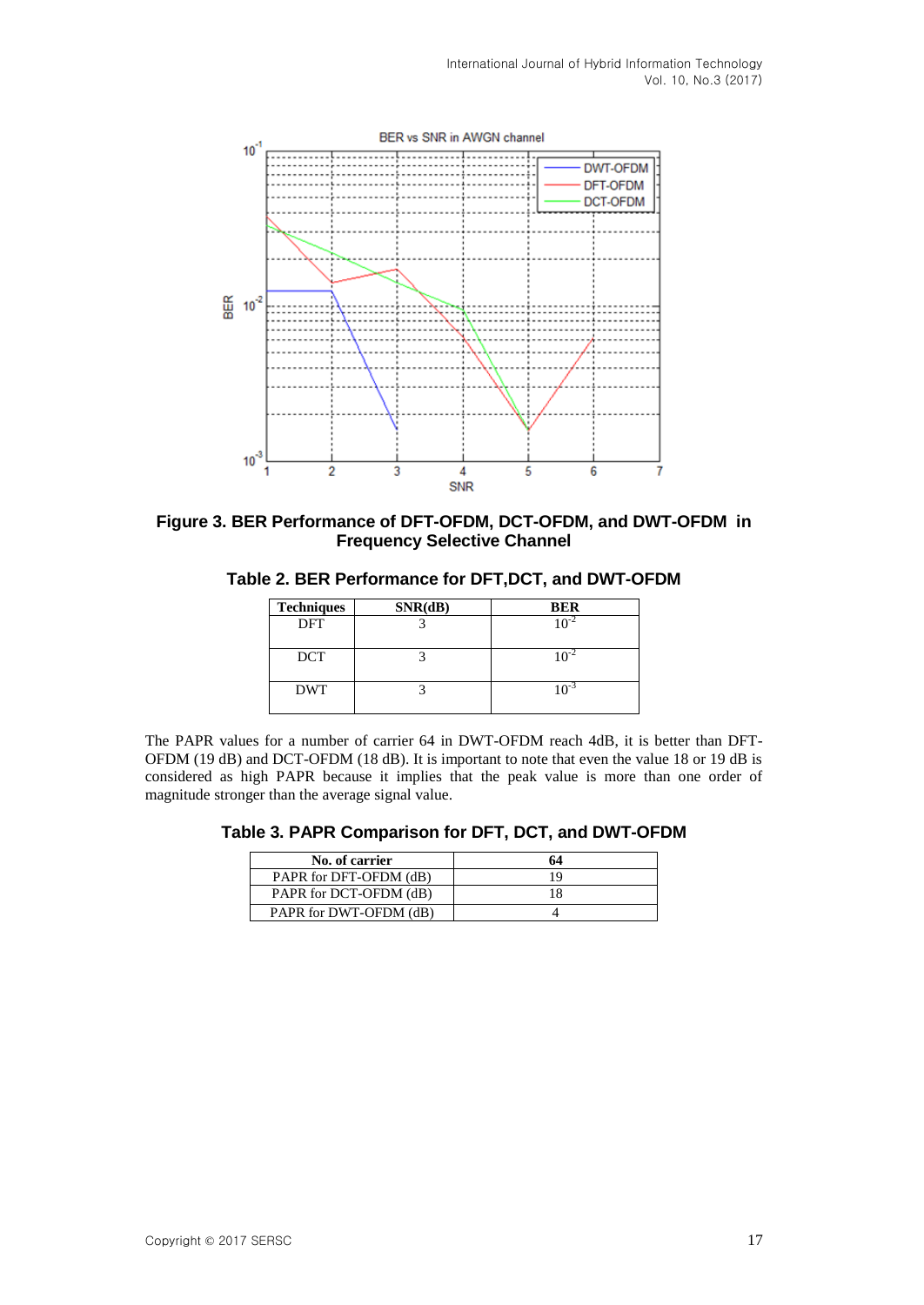

**Figure 4. Influence a Function of Time and Frequencies (DFT,DCT, and DWT-OFDM) to PAPR Value**

# **4. Conclusion**

This paper studied and analyzed the OFDM transformation techniques in AWGN and Reyleigh fading channel conditions. The simulation has done in order to compare performance of the OFDM transformation techniques. Simulation results show that DWT based OFDM scheme yields the lowest bit error rate for AWGN channel. Likewise, the PAPR in DWT-OFDM is better than DCT and DFT-OFDM. Finally, discrete wavelet transform can be one of technique to reduce PAPR .It is mostly appropriate for the OFDM system when the subcarriers are 128. The future recommendation will be to reduce the PAPR reduction proposal using wavelet based and MIMO for bias less transmission and identifying the best alternatives in terms of performance enhancement. Afterward an empirical study will be done using USRP and GNU radio.

# **References**

- <span id="page-7-0"></span>[1] M. K. Hasan, A. F. Ismail, S. Islam, W. Hashim, and B. Pandey, "Dynamic Spectrum Allocation Scheme for Heterogeneous Network," *Wireless Personal Communications,* pp. 1-17, 2016.
- [2] P. Mukunthan and P. Dananjayan, "Modified PTS with FECs for PAPR Reduction in MIMO-OFDM system with different subcarriers," in *2011 International Symposium on Humanities, Science and Engineering Research*, 2011, pp. 89-94.
- [3] K. Udagawa, T. Yamaguchi, and F. Maehara, "Inter-symbol Interference Suppression Scheme Using Periodic Signals for Coded MIMO-OFDM Systems," in *ICOF 2016; 19th International Conference on OFDM and Frequency Domain Techniques; Proceedings of*, 2016, pp. 1-5.
- [4] M. Beko, M. Marikj, R. Dinis, and M. Tuba, "Peak-to-average power ratio reduction in multiple-input multiple-output orthogonal frequency-division multiple access systems using geodesic descent method," *IET Communications,* vol. 10, pp. 212-218, 2016.
- [5] N. Ahmed, T. Natarajan, and K. R. Rao, "Discrete cosine transform," *IEEE transactions on Computers,*  vol. 100, pp. 90-93, 1974.
- [6] A. Ghaith, R. Hatoum, H. Mrad, and A. Alaeddine, "Performance Analysis of the Wavelet-OFDM new scheme in AWGN channel," in *Communications and Information Technology (ICCIT), 2013 Third International Conference on*, 2013, pp. 225-229.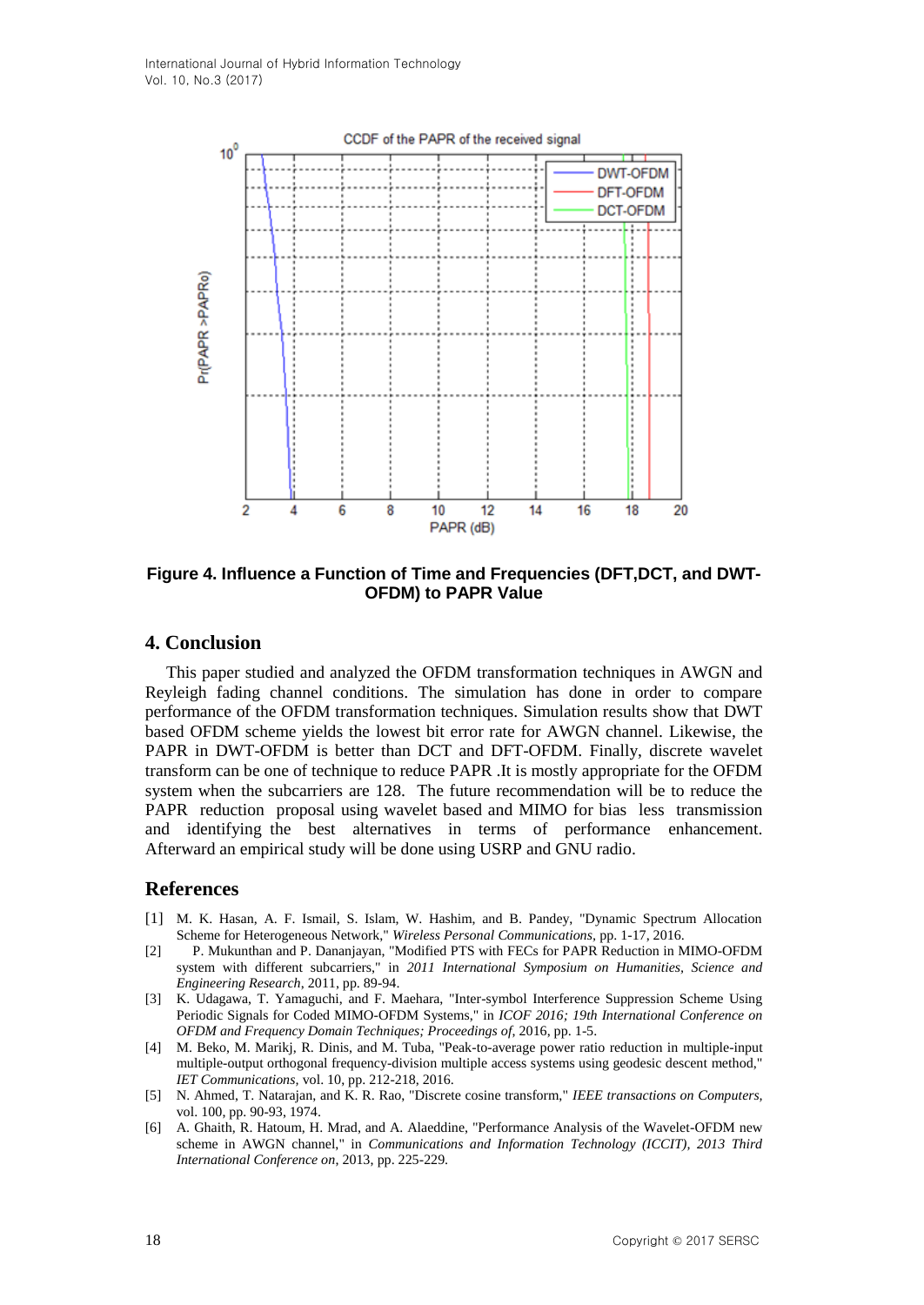- [7] Y. S. Cho, J. Kim, W. Y. Yang, and C. G. Kang, *MIMO-OFDM wireless communications with MATLAB*: John Wiley & Sons, 2010.
- [8] D. Meenakshi, S. Prabha, and N. Raajan, "Compare the performance analysis for FFT based MIMO-OFDM with DWT based MIMO-OFDM," in *Emerging Trends in Computing, Communication and Nanotechnology (ICE-CCN), 2013 International Conference on*, 2013, pp. 441-445.
- [9] I. Orović, N. Žarić, S. Stanković, I. Radusinović, and Z. Veljović, "Analysis of power consumption in OFDM systems," in *MIPRO, 2011 Proceedings of the 34th International Convention*, 2011, pp. 653- 657.
- [10] *Abhishek Katariya, Amita Yadav, Neha Jain, and Geetam Tomar, "*BER Comparison of RS and BCH Coded OFDM Transmission Over Noisy Channel", ", IEEE International Conference on Computational Intelligence and Communication Networks CICN2011, pp 233- Oct 2011